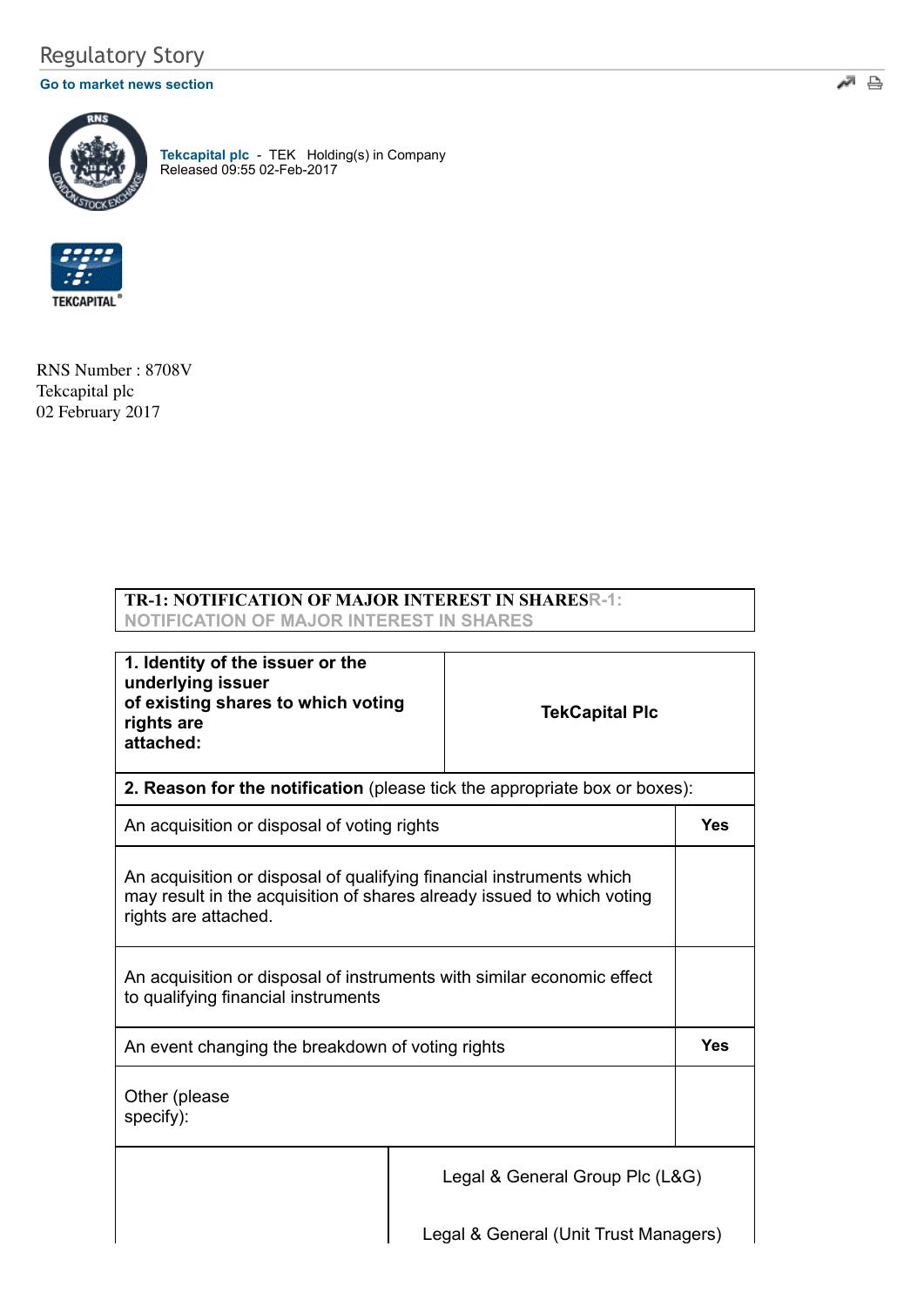| 3. Full name of person(s)<br>subject to the<br>notification obligation:                       | Limited (UTM)<br>Legal & General Investment Management<br>Limited (LGIM) |
|-----------------------------------------------------------------------------------------------|--------------------------------------------------------------------------|
| 4. Full name of shareholder(s)<br>(if different from $3.$ ):                                  | N/A                                                                      |
| 5. Date of the transaction and<br>date on<br>which the threshold is crossed<br>or<br>reached: | 31 January 2017                                                          |
| 6. Date on which issuer<br>notified:                                                          | 01 February 2017                                                         |
| 7. Threshold(s) that is/are<br>crossed or<br>reached:                                         | LGIM (Above 5%) UTM (Above 5%)                                           |

| 8. Notified details:                                                                        |                                                                     |                                                      |               |                                   |               |                    |       |  |
|---------------------------------------------------------------------------------------------|---------------------------------------------------------------------|------------------------------------------------------|---------------|-----------------------------------|---------------|--------------------|-------|--|
|                                                                                             | A: Voting rights attached to shares                                 |                                                      |               |                                   |               |                    |       |  |
| Class/type<br><b>Situation previous</b><br>to the triggering<br>οf<br>transaction<br>shares |                                                                     | Resulting situation after the triggering transaction |               |                                   |               |                    |       |  |
| if possible                                                                                 | <b>Number</b><br><b>Number</b><br>οf<br>οf                          |                                                      | <b>Number</b> | <b>Number of voting</b><br>rights |               | % of voting rights |       |  |
| using<br>the ISIN<br><b>CODE</b>                                                            | <b>Shares</b><br>Voting<br><b>Rights</b>                            | of shares                                            | <b>Direct</b> | Indirect                          | <b>Direct</b> | Indirect           |       |  |
| <b>ORD</b><br>GBP0.004                                                                      | <b>First Notification Under</b><br><b>DTR Source Book</b><br>(LGIM) |                                                      | 2,857,143     | $\overline{\phantom{a}}$          | 2,857,143     |                    | 6.74% |  |
| ORD<br>GBP0.004                                                                             | <b>First Notification Under</b><br>DTR Source Book<br>(UTM)         |                                                      | 2,857,143     |                                   | 2,857,143     |                    | 6.74% |  |

| <b>B: Qualifying Financial Instruments</b>           |                           |                                       |                                                                                                               |                       |
|------------------------------------------------------|---------------------------|---------------------------------------|---------------------------------------------------------------------------------------------------------------|-----------------------|
| Resulting situation after the triggering transaction |                           |                                       |                                                                                                               |                       |
| Type of<br>financial<br>instrument                   | <b>Expiration</b><br>date | Exercise/<br><b>Conversion Period</b> | <b>Number of voting</b><br>rights that may be<br>acquired if the<br>instrument is<br>exercised/<br>converted. | % of voting<br>rights |
|                                                      |                           |                                       |                                                                                                               |                       |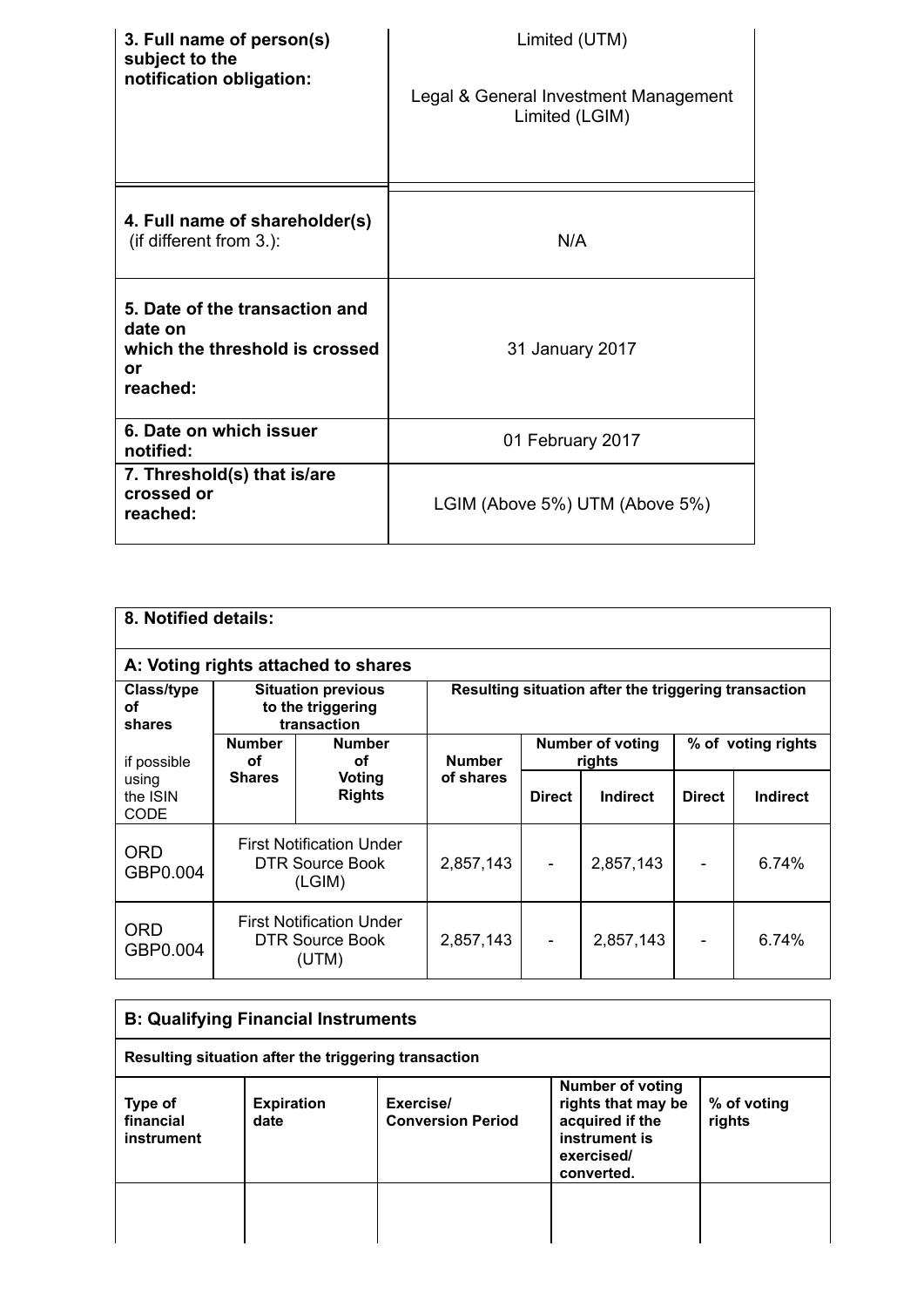| C: Financial Instruments with similar economic effect to Qualifying Financial<br><b>Instruments</b>                                                                                                     |  |  |                    |  |                |              |
|---------------------------------------------------------------------------------------------------------------------------------------------------------------------------------------------------------|--|--|--------------------|--|----------------|--------------|
| Resulting situation after the triggering transaction                                                                                                                                                    |  |  |                    |  |                |              |
| <b>Expiration date</b><br>Exercise/<br><b>Exercise</b><br><b>Type</b><br>Number of voting<br>оf<br>financial<br>instrument<br><b>Conversion</b><br>rights<br>price<br>instrument<br>refers to<br>period |  |  | % of voting rights |  |                |              |
|                                                                                                                                                                                                         |  |  |                    |  | <b>Nominal</b> | <b>Delta</b> |
|                                                                                                                                                                                                         |  |  |                    |  |                |              |

| Total (A+B+C)                  |                             |  |
|--------------------------------|-----------------------------|--|
| <b>Number of voting rights</b> | Percentage of voting rights |  |
| <b>LGIM</b><br>2,857,143       | 6.74%                       |  |
| <b>UTM</b><br>2,857,143        | 6.74%                       |  |

# **9. Chain of controlled undertakings through which the voting rights and/or the financial instruments are effectively held, if applicable:** Legal & General Group Plc (Direct and Indirect) (Group) ( 2,857,143 - 6.74%= Total Position) Legal & General Investment Management (Holdings) Limited (LGIMH) (Direct and Indirect) ( 2,857,143 - 6.74%= Total Position) Legal & General Investment Management Limited (Indirect) (LGIM) ( 2,857,143 - 6.74%= Total Position) Legal & General (Unit Trust Managers) Limited ( 2,857,143 -6.74%= UTM) Legal & General Group Plc (Direct) (L&G) (LGAS, LGPL & PMC)

Legal & General Investment Management (Holdings) Limited (Direct) (LGIMHD)

Legal & General Insurance Holdings Limited (Direct) (LGIH) (LGAS & LGPL)

Legal & General Assurance (Pensions Management) Limited (PMC)

Legal & General Assurance Society Limited (LGAS & LGPL) (LGAS & LGPL)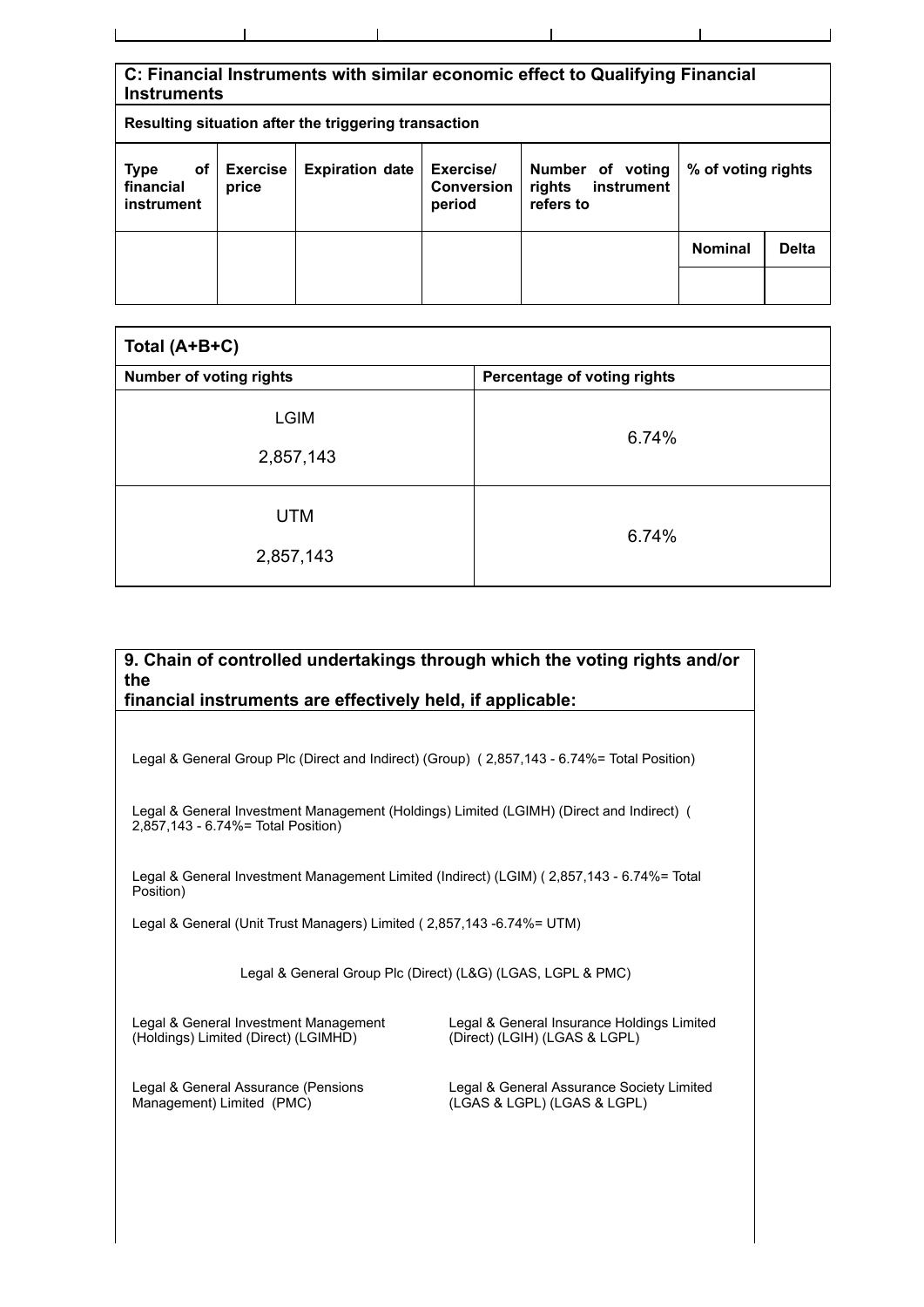| <b>Proxy Voting:</b>                                                   |     |
|------------------------------------------------------------------------|-----|
| 10. Name of the proxy holder:                                          | N/A |
| 11. Number of voting rights proxy holder<br>will cease<br>to hold:     | N/A |
| 12. Date on which proxy holder will cease<br>to hold<br>voting rights: | N/A |

| 13. Additional information:   | Notification using the total voting<br>rights figure of 42,389,707 |
|-------------------------------|--------------------------------------------------------------------|
| 14. Contact name:             | Victoria Davies (LGIM)                                             |
| 15. Contact telephone number: | 029 2035 4147                                                      |

This information is provided by RNS The company news service from the London Stock Exchange

END

#### HOLKLLBBDLFEBBX

[CLOSE](javascript:self.close();)

PREPARE FOR THE CFA® EXAM WITH **LONDON STOCK EXCHANGE GROUP ACADEMY** Online and face-to-face programmes available - contact us to find out more

**London**<br>Stock Exchange Group

| <b>Sponsored Financial Content</b><br><b>A</b> dianom                    |                                                                                                    |  |  |  |
|--------------------------------------------------------------------------|----------------------------------------------------------------------------------------------------|--|--|--|
| ■ How 1 Man Turned \$50,000 into \$5.3 Million<br><b>Investing Daily</b> | ■ Which stocks are the Best of British holding on to?<br><b>TD Direct Investing</b>                |  |  |  |
| ■ Get a free guide to investing for income<br><b>St. James's Place</b>   | ■ Top 10 Stocks for 2017: Who should you consider for<br>the year ahead?<br><b>Accendo Markets</b> |  |  |  |

**London Stock Exchange plc is not responsible for and does not check content on this Website. Website users are responsible for**